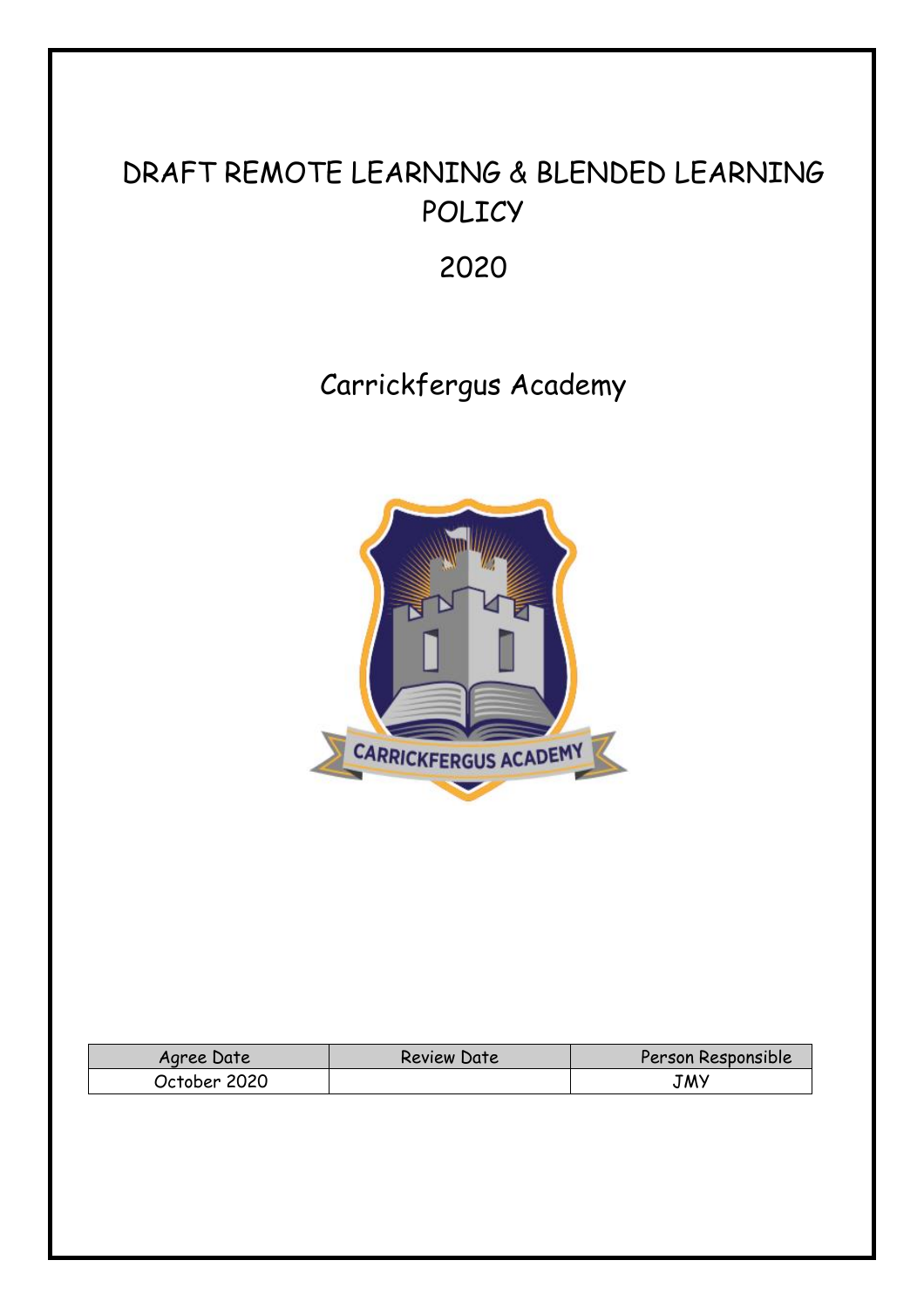## RATIONALE

### AIMS OF REMOTE LEARNING & BLENDED LEARNING POLICY

- To outline Carrickfergus Academy's approach for supporting pupils who cannot attend school due to the Coronavirus pandemic
- Outline expectations for the whole school community for Remote and Blended Learning
- To provide structure, support and encourage the well-being of our children
- To provide open lines of communication in a confidential manner if children are unable to attend school
- Provide appropriate guidance for data protection

### **WHO IS THE POLICY APPLICABLE TO?**

During the ongoing COVID pandemic, Carrickfergus Academy will put contingency plans in place for our whole school community.

Pupils, staff and families should self-isolate in line with government guidance if they have any of the following symptoms:

- A new continuous cough;
- A high temperature/fever; or
- Anosmia (a loss or a change in your normal sense of smell which can affect your sense of taste).

If students are unwell with any of the above symptoms or unwell generally, they should not come to school and stay at home. Pupils who are unwell should concentrate on recuperating and getting back to full health so they may return to school. In these circumstances, school will not provide additional work to children. It is unreasonable to expect children who are unwell to complete work at home.

### **SHIELDING OR SELF-ISOLATING**

Students who are **shielding** due to coronavirus (and who are in receipt of a medical letter from their GP or specialist), will be provided with additional work via our online learning platform and/ or email. Students who are shielding, provided they are well, should complete this work at home. The level of work provided to children who are shielding (or self-isolating), may not be of the same amount if they were otherwise in school. Teachers will provide core material as well as homework tasks as standard to pupils who are shielding (or self-isolating).

### **If a child is instructed to shield, parents should provide a copy of this letter of advice to school.**

It must be recognised and accepted that teachers may still have a full teaching timetable and will not be available during class teaching time to respond to online queries.

However, if school is unable to open due to lockdown, teachers should provide a full breadth of activities and should be available to offer support to pupils between 9.00-3.30pm.

### **CLASS BUBBLE**

In the event that a whole class or "bubble" of students are instructed to self-isolate due to covid-19, the full breadth of remote learning activities will be delivered to this group. Students should complete these activities provided they are well enough.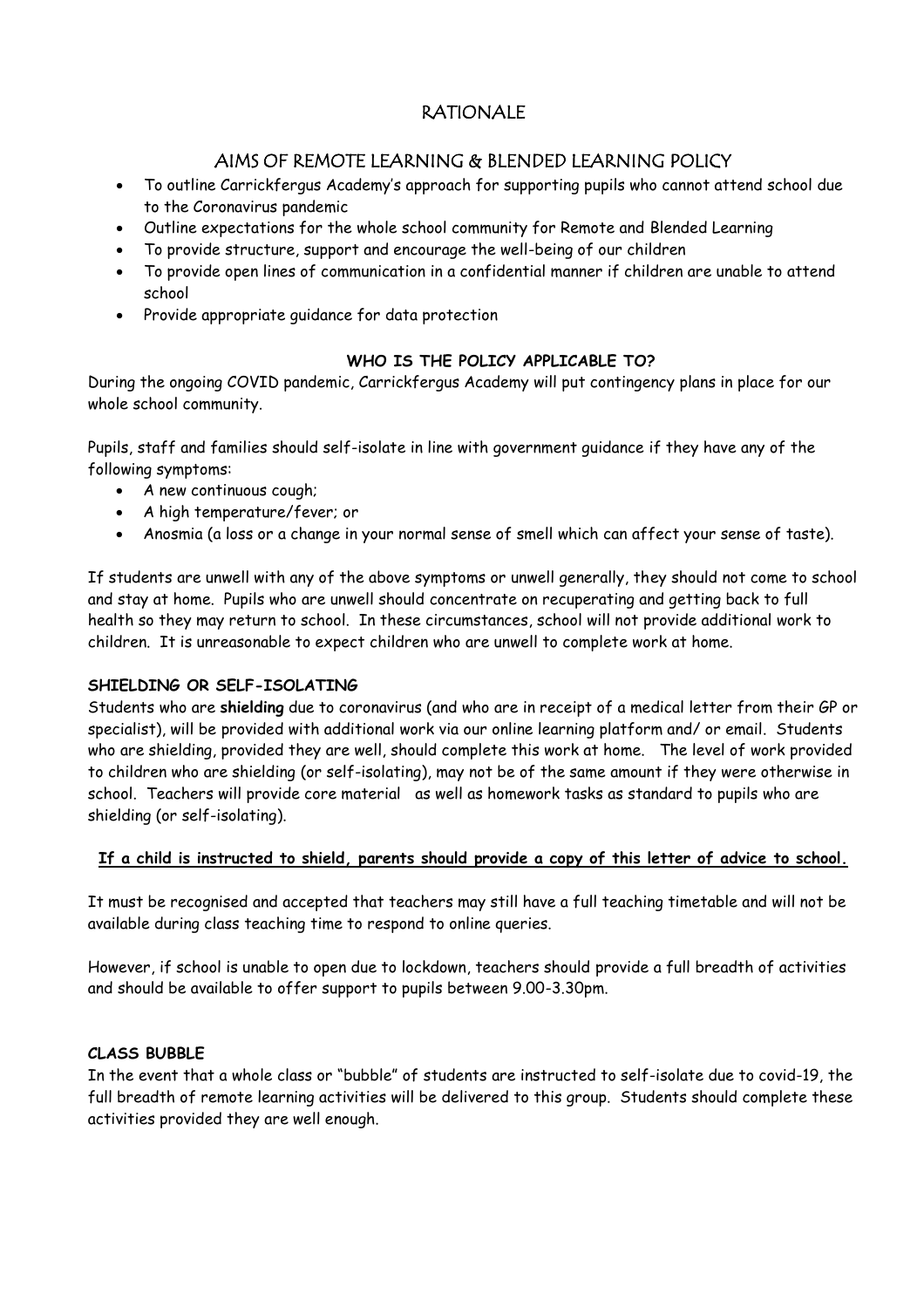### **CLOSE CONTACT WITH A CONFIRMED COVID CASE**

Students who have been in **close contact** with a confirmed case of Covid-19 must follow the latest PHA guidance and self-isolate. This does not automatically mean the entire class bubble is instructed to selfisolate. Where individual students are self-isolating, they will have access to homework tasks on Google Classwork and additional material will be sent by subject teachers on request.

### **HOLIDAY OR VISITING A RESTRCTED COUNTRY**

Families who choose to visit a country which is on the quarantine list must follow PHA guidance and selfisolate for 2 weeks on their return to Northern Ireland. Holidays taken during term time are discouraged. Therefore, work will not set online for the entire period they are out of school.

### **WHAT IS REMOTE LEARNING?**

"Remote learning describes any learning where the teacher and the learner are not physically together. The pandemic created the need for a period of emergency remote learning & teaching, where both teachers and learners had to adjust very quickly to a new way of communicating with each other." DENI

### **WHAT IS ONLINE LEARNING?**

"Online learning is a generic term that refers to any learning that is done using digital resources. It encompasses both learning that is done entirely in a digital format as well as learning that is done digitally within a broader learning programme. Online learning can be completely self-directed, or it can be structured by someone other than the learner." Education Authority, moving to Blended Learning

In Carrickfergus Academy we will use **Google Classroom** as our online learning platforms:

### **WHAT IS BLENDED LEARNING?**

"Blended learning takes place when the learning activity is structured to blend face-to-face learning and teaching with remote/online learning; this may involve using digital tools and other educational resources. In the current context, Blended Learning requires a child centric, pedagogical approach to maximize the impact of the remote learning, ensure continuity with the face to face session and retain children's

## engagement."

Education Authority, Moving to Blended Learning

In Carrickfergus Academy, Blended Learning may happen if pupils are required to attend school on a parttime basis and engage in online learning while at home.

### **Learning and Teaching Guidelines**

- All students and staff have a school email address which students should check on a regular basis as it may be used as a means of remote communication by their teachers.

- Our school community has been making effective use of Google Classroom as an e-Learning platform which we have continued to develop in the light of the current situation. Google Classroom will be adopted by all departments as their online learning platform

- Students should access Google Classroom by signing in to their 'My School' account on a PC / laptop or by downloading the Google Classroom app to their smartphone or mobile device. Instruction guides are available for students and parents on request and via the school Facebook page.

- To access Google Classroom students will need to provide an email address. **Students must use their school email address** to keep all communication through their school C2K account rather than through any personal email address. This is to the ensure online safety of our students.

*-* Parents should review the work of their son or daughter in Google Classroom as they would normally do with, for example, homework.

 - Access codes are for pupil use only and should not be used by parents to gain access. Staff have been instructed to block or remove users who are not class members.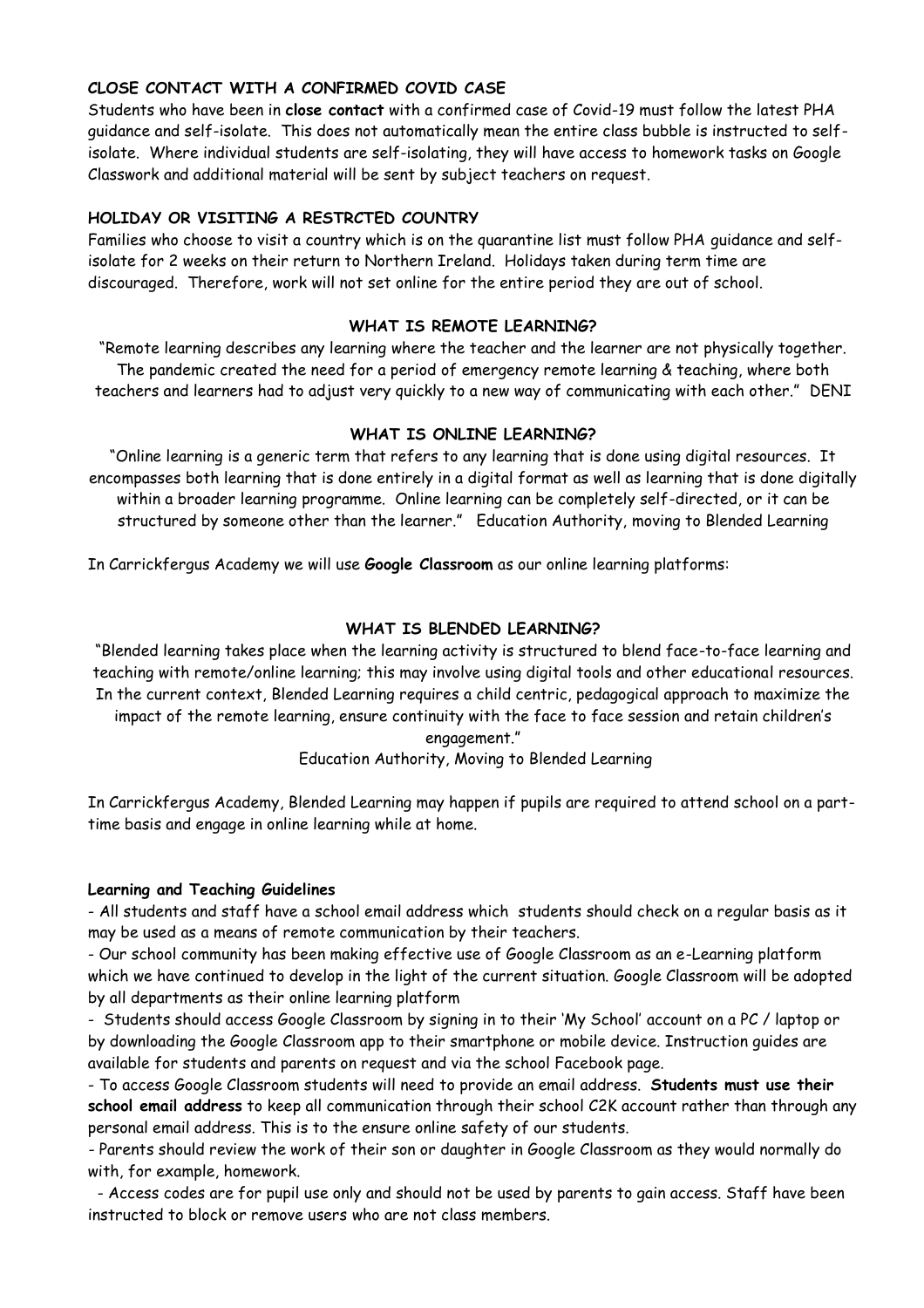- In the interest of student and staff welfare and well-being we are asking that all communication on learning through email or Google Classroom is restricted to school hours on week days only – essentially that **school hours are respected**. We would kindly ask that this is respected by all involved. We have a duty of care to work collectively to ensure our students and staff are prevented from being overwhelmed by communication while at home and that their personal down time is protected.

- Parents should **ensure the online safety of their child** which will be all the more prevalent when directing students to the use of the internet for modes of e-Learning. Check in regularly on your child to ensure they are spending their time online appropriately and productively when they have informed you that they are working on online learning. Your child's safety is of paramount importance to us.

### **Student Responsibility**

- Pupils should aim to retain a structure to their working day starting with logging into Google Classroom in the morning.

- Pupils should check their notifications or stream to see the posts / resources for each subject in the morning.

- Pupils should work to complete all set work and, if requested, to hand in work on Google Classroom. In these challenging circumstances we are reliant on the maturity of our pupils to be proactive in taking responsibility for their continued learning.

- Pupils can avail of online pastoral support through their Form Teacher or Year Mentor should they find themselves struggling to cope with the online learning process. Year mentors will communicate pastoral concerns to subject teachers.

- Pupils should use the 'Stream' on their Google Classroom forum to communicate with their teachers and ask questions if they do not understand / require help if their teachers have made this option available. Alternatively, some teachers may choose to communicate through email**. Pupils should remember to be responsible at all times with their online communication ensuring it is respectful and purposeful. Staff have been instructed to block pupils who do not comply with this instruction, and parents will be contacted by senior staff.**

### **Teacher Responsibility**

- Teachers will set regular work which is appropriate in challenge and length of completion to keep students learning in accordance with specifications / programmes of study on a continual and steady pace during any period of closure.

- Teachers are advised to set work on a weekly basis for their students in realistic, time bound, achievable tasks bearing in mind the specific context of each subject. This work should either be outlined at the start of the school week or start of a school day with one clear form of communication outlining the instructions so as not to overload students with communication from staff. This will allow students to follow their daily timetable if appropriate. However, it is recognised that if students do have specific individual questions staff may wish to respond to these to offer further guidance or check in with students throughout the week.

- Teachers may be required to set homework remotely, and to provide remote support for pupils who are deemed to be clinically extremely vulnerable when Covid 19 restrictions are in place.

- Teachers will set tasks on Google Classroom that may include lesson activities and resources, as well as any preparation / homework / revision or extended reading that would normally be set.

- Teachers must bear in mind the challenges and demands which will be placed on students by relying on remote learning to continue their studies. As such cognizance should be given to this added pressure on students and teachers should ensure students are not overloaded with workload for individual subjects. - Teachers may choose to make themselves available on the 'Stream' of Google Classroom forums or email to answer any questions pupils may have regarding work.

- Teachers will mark and provide feedback regarding the assessment of students' work *in line with department policies.* Subject Leaders will monitor the quality and appropriateness of lessons and assessment. For further guidance on assessment see below.

- Staff must bear in mind that not all pupils will have access to a computer and to the internet at home or if they do several siblings may be sharing the one device throughout the day. Furthermore, some pupils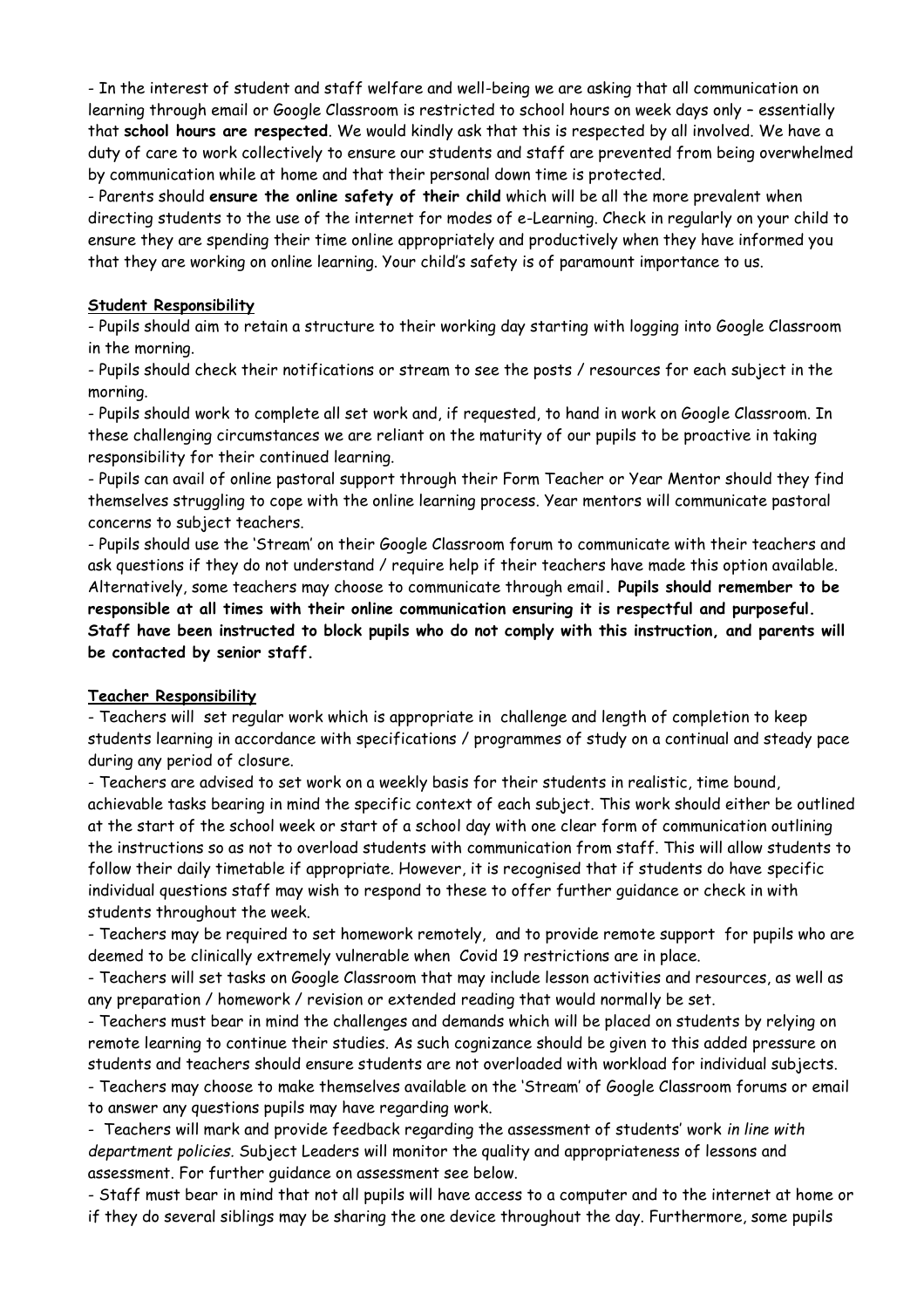may be ill (or someone in the family may be ill). Pastoral or academic concerns should be forwarded to the appropriate Year mentor or Subject Leader.

*Further support and guidance for teaching staff can be found in DE Circular 2020/5 'Remote Learning to Support Educational Continuity'[https://www.education-ni.gov.uk/publications/circular-20205-guidance](https://www.education-ni.gov.uk/publications/circular-20205-guidance-schools-supporting-remote-learning)[schools-supporting-remote-learning](https://www.education-ni.gov.uk/publications/circular-20205-guidance-schools-supporting-remote-learning)*

### **Parental Responsibility**

- Encourage and support your children's work, including finding an appropriate place to work, checking that set work is completed and ensuring they have some structure to the working day: start and finish times and appropriate breaks.

- Check on your child regularly to ensure their online safety and that they are spending their time online appropriately and productively.

- Parents must bear in mind the challenges and demands which will be placed on teachers by relying on remote learning to support students with their studies. As such cognizance should be given to this added challenge for teachers who will continue to strive to support our students.

- Parents must appreciate that teachers may be ill at some point and therefore not able to work remotely with their students or indeed someone in the teacher's family may be ill and they may be caring for them. -Parents should consider the wellbeing of their young person during the school closure. Whilst academic study is to be encouraged, it should only form part of a child's daily routine. Students should be encouraged to pursue other interests throughout the day such as sport, music etc , dependent upon their own interests and individual circumstances.

### **Safeguarding**

This guidance document is supported by the Safeguarding Policy in Carrickfergus Academy. Specific additions to note:

- Staff registering for any software / platforms (such as Google Classroom), must do so with their school email address.

- Students registering for any software / platforms (such as Google Classroom), must do so with their school email address.

- Parents / guardians should be proactive in supporting their child with regards to ensuring their online safety. Online safety is continually addressed through our preventative curriculum within school across all key stages.

- Pupils should remember to be responsible with their online communication ensuring it is respectful and purposeful at all times.

- Video conferencing should only take place through the C2K Collaborative Ultra platform or MS Teams and in line with whole school pastoral policies.

- As a collective duty of care – we ask all staff and students respect normal school hours during the week to ensure communication is not excessive on any party and to protect personal down time to ensure the well-being of everyone.

We recognise these are very challenging times for everyone and while we must work within the current constraints that face us, rest assured we are committed to working collectively to continue to meet the educational needs of your child as best we can. Furthermore, we acknowledge that the safety, health and well-being of our entire community is of paramount importance.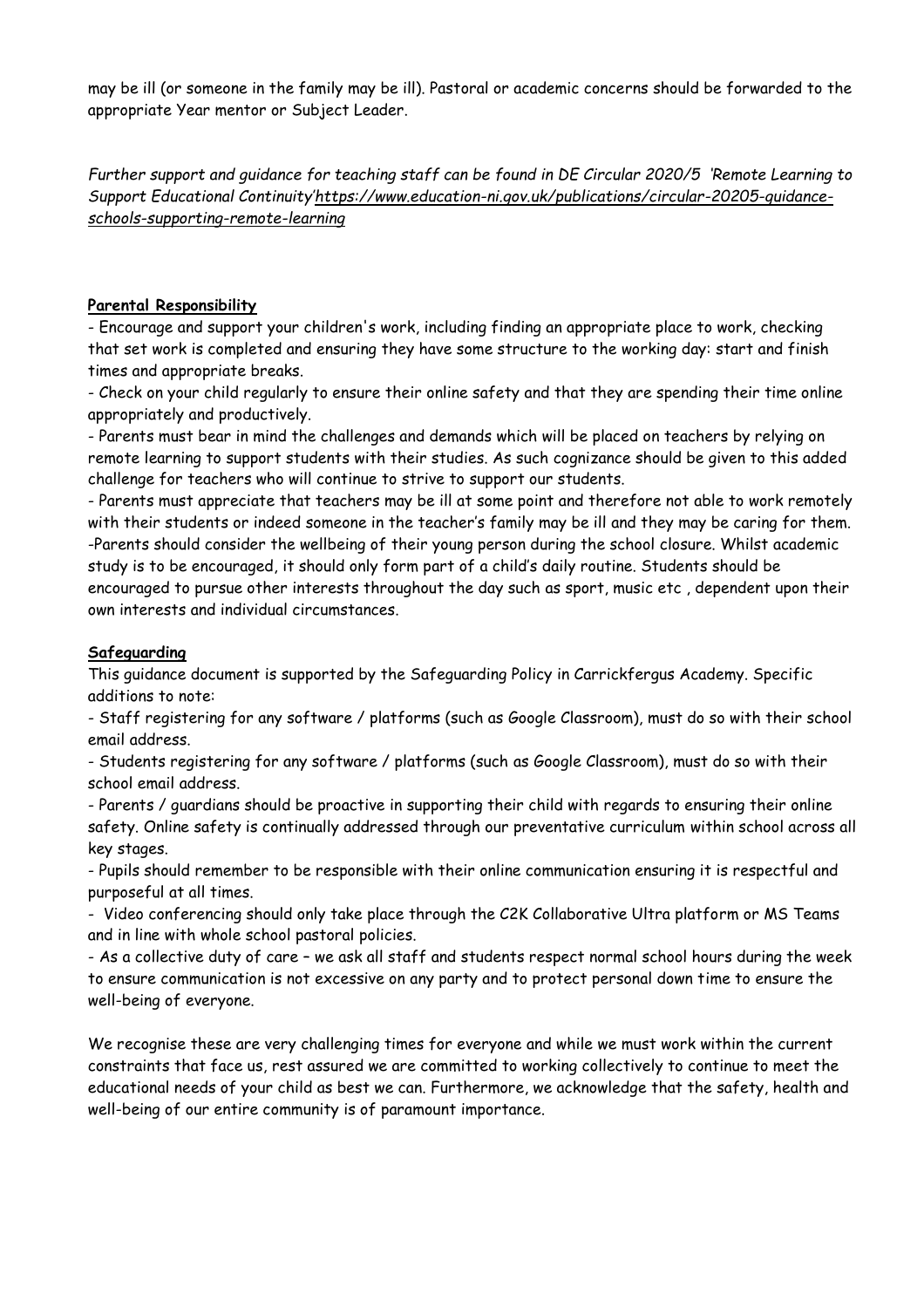### **REMOTE TEACHING FOR STAFF WHO ARE SELF ISOLATING**

Teaching staff are required to follow PHA guidance if they display symptoms of Coronavirus. If a member of staff is self-isolating they are expected to:

- Follow the normal procedure for an absence and inform the appropriate line manager;
- Follow PHA advice and obtain a test

While self-isolating, and able to do so, staff will be given individual project work which is in line with whole school priorities. These projects will be communicated by the SLT and be allocated on a case by case basis. Staff who are self-isolating will be asked to support online learning provision for individual students or a year group.

### **REMOTE LEARNING SYSTEMS/ACCESS/PASSWORD/LOGIN DETAILS**

Students will be enrolled in a Google Classroom determined by Subject Leaders. Class teachers will issue Google Classroom codes which should be recorded in homework diaries. Information regarding the use of Google Classroom will be made available to parents through the school Facebook page and inquiries regarding codes and c2k passwords can be made to the school email account info@carrickfergusacademy.carrickfergus.ni.sch.

Video conferencing should only take place through the C2K Collaborative Ultra platform or MS Teams and in line with whole school pastoral policies.

### **ALL REMOTE SYSTEMS WILL BE AVAILABLE 24 HOURS PER DAY BUT WILL BE MONITORED BY STAFF FROM 9:00-3:30PM MONDAY-FRIDAY (EXCEPT HOLIDAYS)**

### **ASSESSMENT AND FEEDBACK**

### **"Schools and teachers recognise a focus on feedback is key. E-learning tools provided opportunities to give whole class and individual feedback to pupils whilst they are learning remotely."** Education Authority, Moving to Blended Learning

Pupil engagement is key and at a basic level work must be completed. Activities should be clear with defined goals and expectations. Work needs to be differentiated to allow every child to be able to complete the work set and learn from it.

Students need self-motivation and good time management skills when working remotely and good feedback will provide this. Giving regular feedback keeps children motivated and enthusiastic about their learning, knowing that their work is being looked at, keeping lines of communication open between the child and the teacher and enhancing their learning and providing opportunities for progression or consolidation.

Feedback needs to be specific to allow learners to know what they have done well as well as ways to develop further. Assessment can be both Summative and Formative.